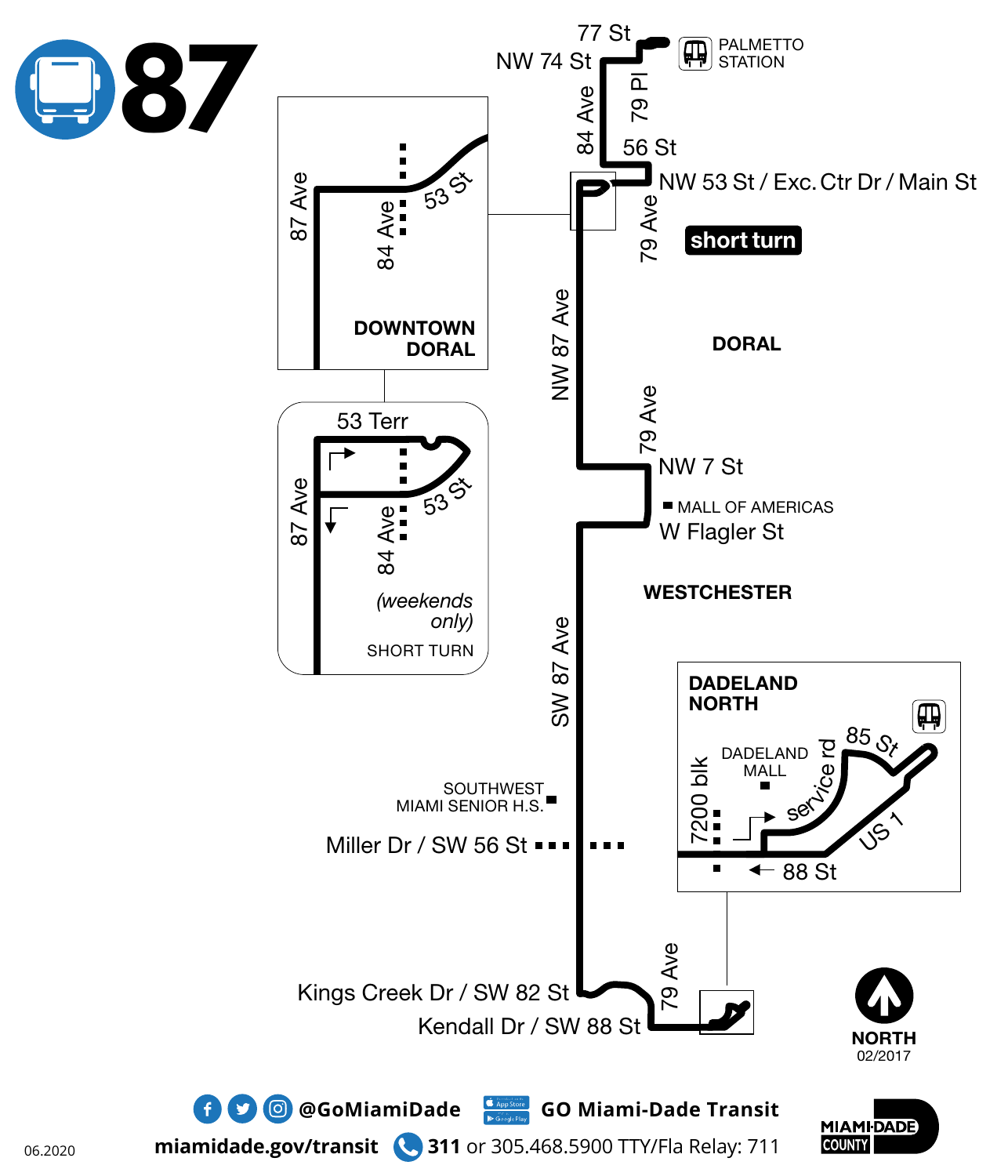|   | <b>WEEKDAYS / DIAS LABORABLES / LASEMÈN</b>               |                                 |      |      |      |      |      |      |      |       |       |       |                                            |       |      |      |      |      |      |      |      |      |      |      |      |      |
|---|-----------------------------------------------------------|---------------------------------|------|------|------|------|------|------|------|-------|-------|-------|--------------------------------------------|-------|------|------|------|------|------|------|------|------|------|------|------|------|
|   | <b>NORTHBOUND</b><br><b>RUMBO NORTE /</b><br>DIREKSYON NO | <b>MORNING / MAÑANA / MATEN</b> |      |      |      |      |      |      |      |       |       |       | 회회<br><b>AFTERNOON / TARDE / APRÈ MIDI</b> |       |      |      |      |      |      |      |      |      |      |      |      |      |
|   | <b>Dadeland North</b><br><b>Metrorail Station</b>         | 5:14                            | 5:45 | 6:13 | 6:33 | 6:58 | 7:28 | 8:02 | 8:40 | 9:20  | 10:05 | 10:45 | 11:30                                      | 12:15 | 1:00 | 1:40 | 2:25 | 3:10 | 3:40 | 4:10 | 4:42 | 5:14 | 5:46 | 6:31 | 7:31 | 8:31 |
|   | SW 87 Ave & 56 St                                         | 5:27                            | 5:58 | 6:28 | 6:48 | 7:17 | 7:47 | 8:21 | 8:59 | 9:39  | 10:24 | 11:04 | 11:49                                      | 12:34 | 1:19 | 1:59 | 2:44 | 3:29 | 3:59 | 4:29 | 5:01 | 5:33 | 6:05 | 6:44 | 7:44 | 8:44 |
|   | SW 87 Ave & 24 St                                         | 5:35                            | 6:08 | 6:38 | 6:58 | 7:29 | 7:59 | 8:33 | 9:11 | 9:50  | 10:35 | 11:15 | 12:00                                      | 12:45 | 1:30 | 2:10 | 2:55 | 3:40 | 4:12 | 4:42 | 5:14 | 5:46 | 6:18 | 6:53 | 7:53 | 8:53 |
|   | <b>Mall of The Americas</b>                               | 5:46                            | 6:21 | 6:51 | 7:17 | 7:48 | 8:18 | 8:52 | 9:26 | 10:05 | 10:50 | 11:30 | 12:15                                      | 1:00  | 1:45 | 2:25 | 3:10 | 3:55 | 4:27 | 4:57 | 5:29 | 6:01 | 6:33 | 7:06 | 8:06 | 9:06 |
|   | NW 87 Ave & 25 St                                         | 5:55                            | 6:32 | 7:02 | 7:28 | 7:59 | 8:29 | 9:04 | 9:38 | 10:17 | 11:02 | 11:42 | 12:27                                      | 1:12  | 1:57 | 2:37 | 3:22 | 4:07 | 4:39 | 5:09 | 5:41 | 6:13 | 6:42 | 7:15 | 8:15 | 9:15 |
|   | NW 53 St & NW 84 Ave                                      | 6:02                            | 6:39 | 7:09 | 7:35 | 8:06 | 8:36 | 9:11 | 9:45 | 10:24 | 11:09 | 11:49 | 12:34                                      | 1:19  | 2:04 | 2:44 | 3:29 | 4:14 | 4:46 | 5:16 | 5:48 | 6:20 | 6:47 | 7:20 | 8:20 | 9:20 |
| 넣 | Palmetto<br><b>Metrorail Station</b>                      | 6:14                            | 6:51 | 7:23 | 7:49 | 8:20 | 8:50 | 9:22 | 9:56 | 10:35 | 11:20 | 12:00 | 12:45                                      | 1:30  | 2:15 | 2:55 | 3:40 | 4:28 | 5:00 | 5:30 | 6:02 | 6:34 | 6:58 | 7:31 | 8:31 | 9:31 |

|                | <b>RUMBO NORTE /</b><br><b>DIREKSYON NO</b>                     |      |      |      |      |      | <b>MORNING / MAÑANA / MATEN</b> |       |       |       |       |          | ξ     | I≅,   |      |      |      |                                      |      |      |      | <b>AFTERNOON / TARDE / APRÈ MIDI</b> |      |      |      |      |
|----------------|-----------------------------------------------------------------|------|------|------|------|------|---------------------------------|-------|-------|-------|-------|----------|-------|-------|------|------|------|--------------------------------------|------|------|------|--------------------------------------|------|------|------|------|
| $\blacksquare$ | <b>Dadeland North</b><br><b>Metrorail Station</b>               | 5:14 | 5:45 | 6:13 | 6:33 | 6:58 | 7:28                            | 8:02  | 8:40  | 9:20  | 10:05 | 10:45    | 11:30 | 12:15 | 1:00 | 1:40 | 2:25 | 3:10                                 | 3:40 | 4:10 | 4:42 | 5:14                                 | 5:46 | 6:31 | 7:31 | 8:31 |
|                | SW 87 Ave & 56 St                                               | 5:27 | 5:58 | 6:28 | 6:48 | 7:17 | 7:47                            | 8:21  | 8:59  | 9:39  | 10:24 | 11:04    | 11:49 | 12:34 | 1:19 | 1:59 | 2:44 | 3:29                                 | 3:59 | 4:29 | 5:01 | 5:33                                 | 6:05 | 6:44 | 7:44 | 8:44 |
|                | SW 87 Ave & 24 St                                               | 5:35 | 6:08 | 6:38 | 6:58 | 7:29 | 7:59                            | 8:33  | 9:11  | 9:50  | 10:35 | 11:15    | 12:00 | 12:45 | 1:30 | 2:10 | 2:55 | 3:40                                 | 4:12 | 4:42 | 5:14 | 5:46                                 | 6:18 | 6:53 | 7:53 | 8:53 |
|                | <b>Mall of The Americas</b>                                     | 5:46 | 6:21 | 6:51 | 7:17 | 7:48 | 8:18                            | 8:52  | 9:26  | 10:05 | 10:50 | 11:30    | 12:15 | 1:00  | 1:45 | 2:25 | 3:10 | 3:55                                 | 4:27 | 4:57 | 5:29 | 6:01                                 | 6:33 | 7:06 | 8:06 | 9:06 |
|                | NW 87 Ave & 25 St                                               | 5:55 | 6:32 | 7:02 | 7:28 | 7:59 | 8:29                            | 9:04  | 9:38  | 10:17 | 11:02 | 11:42    | 12:27 | 1:12  | 1:57 | 2:37 | 3:22 | 4:07                                 | 4:39 | 5:09 | 5:41 | 6:13                                 | 6:42 | 7:15 | 8:15 | 9:15 |
|                | NW 53 St & NW 84 Ave                                            | 6:02 | 6:39 | 7:09 | 7:35 | 8:06 | 8:36                            | 9:11  | 9:45  | 10:24 | 11:09 | 11:49    | 12:34 | 1:19  | 2:04 | 2:44 | 3:29 | 4:14                                 | 4:46 | 5:16 | 5:48 | 6:20                                 | 6:47 | 7:20 | 8:20 | 9:20 |
| Q              | <b>Palmetto</b><br><b>Metrorail Station</b>                     | 6:14 | 6:51 | 7:23 | 7:49 | 8:20 | 8:50                            | 9:22  | 9:56  | 10:35 | 11:20 | 12:00    | 12:45 | 1:30  | 2:15 | 2:55 | 3:40 | 4:28                                 | 5:00 | 5:30 | 6:02 | 6:34                                 | 6:58 | 7:31 | 8:31 | 9:31 |
|                |                                                                 |      |      |      |      |      |                                 |       |       |       |       |          |       |       |      |      |      |                                      |      |      |      |                                      |      |      |      |      |
|                | <b>SOUTHBOUND</b><br><b>RUMBO SUR /</b><br><b>DIREKSYON SID</b> |      |      |      |      |      | <b>MORNING / MAÑANA / MATEN</b> |       |       |       |       | IΣ<br>₹. |       |       |      |      |      | <b>AFTERNOON / TARDE / APRÈ MIDI</b> |      |      |      |                                      |      |      |      |      |
| IJ             | <b>Palmetto</b><br><b>Metrorail Station</b>                     | 6:03 | 6:32 | 7:02 | 7:32 | 8:02 | 8:37                            | 9:16  | 10:01 | 10:46 | 11:31 | 12:16    |       | 1:01  | 1:46 | 2:31 | 3:11 | 3:36                                 | 4:04 | 4:36 | 5:08 | 5:40                                 | 6:15 | 7:00 | 7:46 | 8:47 |
|                | NW 53 St & NW 84 Ave                                            | 6:14 | 6:43 | 7:16 | 7:46 | 8:16 | 8:51                            | 9:30  | 10:15 | 11:00 | 11:45 | 12:30    |       | 1:15  | 2:00 | 2:45 | 3:25 | 3:50                                 | 4:19 | 4:51 | 5:23 | 5:55                                 | 6:30 | 7:12 | 7:58 | 8:59 |
|                | NW 87 Ave & 25 St                                               | 6:20 | 6:49 | 7:24 | 7:54 | 8:24 | 8:59                            | 9:37  | 10:22 | 11:07 | 11:52 | 12:37    |       | 1:22  | 2:07 | 2:52 | 3:32 | 3:57                                 | 4:28 | 5:00 | 5:32 | 6:04                                 | 6:39 | 7:18 | 8:04 | 9:05 |
|                | <b>Mall of The Americas</b>                                     | 6:32 | 7:04 | 7:39 | 8:09 | 8:39 | 9:14                            | 9:48  | 10:33 | 11:18 | 12:03 | 12:48    |       | 1:33  | 2:19 | 3:04 | 3:44 | 4:14                                 | 4:45 | 5:17 | 5:49 | 6:21                                 | 6:56 | 7:29 | 8:15 | 9:16 |
|                | SW 87 Ave & 25 St                                               | 6:46 | 7:20 | 7:55 | 8:25 | 8:55 | 9:29                            | 10:03 | 10:48 | 11:33 | 12:18 | 1:03     |       | 1:48  | 2:37 | 3:22 | 4:04 | 4:34                                 | 5:05 | 5:37 | 6:07 | 6:39                                 | 7:14 | 7:43 | 8:29 | 9:30 |
|                | SW 87 Ave & 56 St                                               | 6:54 | 7:30 | 8:05 | 8:35 | 9:05 | 9:38                            | 10:12 | 10:57 | 11:42 | 12:27 | 1:12     |       | 1:57  | 2:46 | 3:31 | 4:14 | 4:44                                 | 5:15 | 5:47 | 6:17 | 6:49                                 | 7:22 | 7:51 | 8:37 | 9:38 |

## **Scheduled times are approximate. Actual arrival and departure times may vary depending on traffic and road conditions.**

Las horas publicadas son aproximadas, pues dependen del trafico y otras condiciones de las vias. Ore yo apwoksimatif. Vre le bis yo ap rive oswa deplase ka varye selon kondisyon sikilasyon sou wout yo.



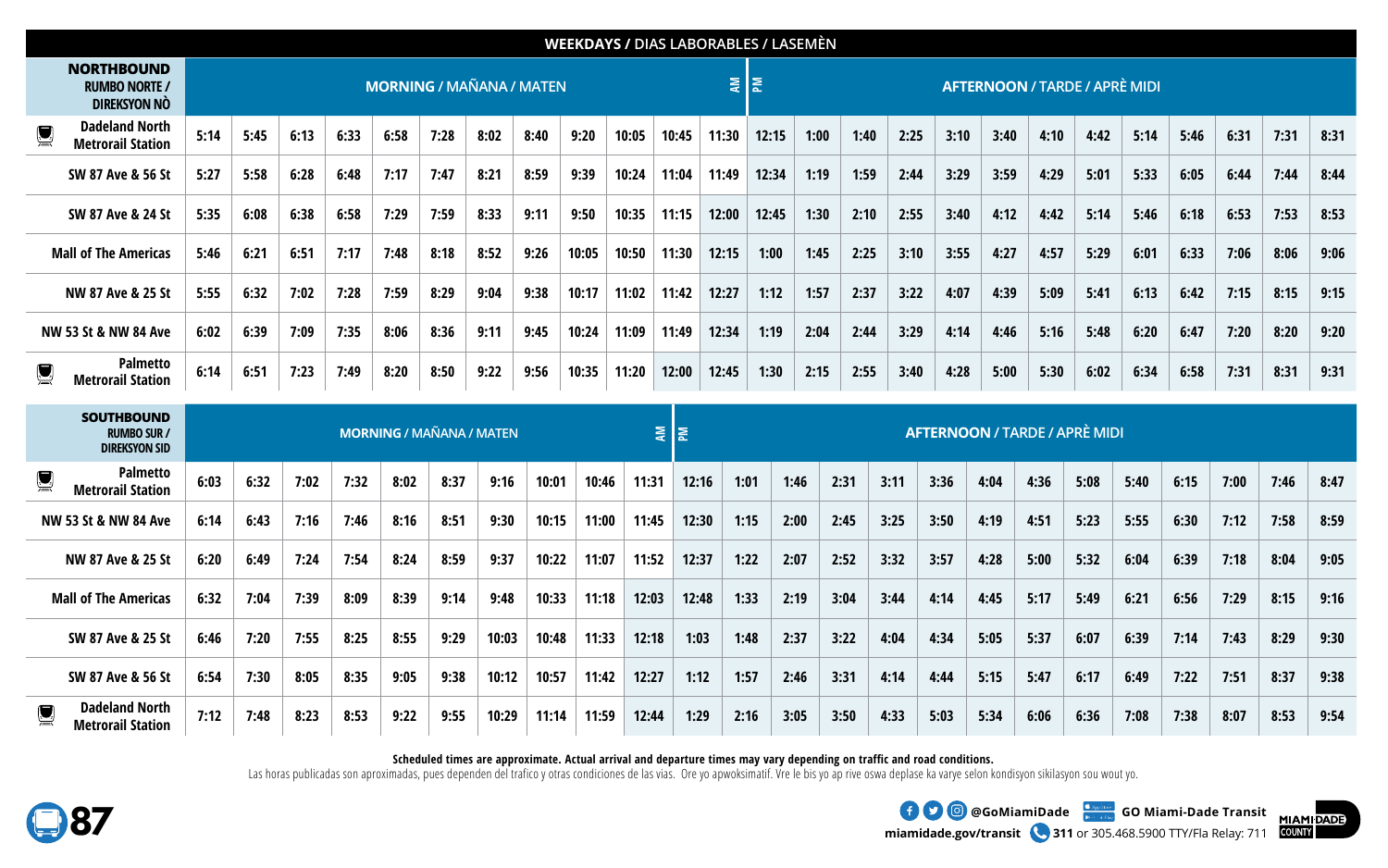|                                                                  |      |                                         |                | SATURDAY / SÁBADO / SAMDI    |   |                                                   |      |      |      |      |      |      |      |       |
|------------------------------------------------------------------|------|-----------------------------------------|----------------|------------------------------|---|---------------------------------------------------|------|------|------|------|------|------|------|-------|
| <b>NORTHBOUND</b><br><b>RUMBO NORTE /</b><br><b>DIREKSYON NO</b> |      |                                         | <b>MORNING</b> | <b>MAÑANA / MATEN</b>        | ₹ | <b>AFTERNOON</b><br>혼<br><b>TARDE / APRÈ MIDI</b> |      |      |      |      |      |      |      |       |
| <b>Dadeland North</b><br><b>Metrorail Station</b>                | 8:42 | 9:27                                    |                | 10:12 10:57 11:42 12:27      |   |                                                   | 1:12 | 1:57 | 2:42 | 3:27 | 4:13 | 4:58 | 5:51 | 6:47  |
| SW 87 Ave & 56 St                                                | 8:56 | 9:42                                    |                | 10:27 11:12 11:57 12:42      |   |                                                   | 1:27 | 2:12 | 2:57 | 3:42 | 4:27 | 5:12 | 6:05 | 7:01  |
| SW 87 Ave & 24 St                                                | 9:07 | 9:53                                    |                | 10:38 11:23 12:08 12:53      |   |                                                   | 1:38 | 2:23 | 3:08 | 3:53 | 4:38 | 5:23 | 6:13 | 7:09  |
| <b>Mall of The Americas</b>                                      | 9:23 |                                         |                | 10:09 10:54 11:39 12:24      |   | 1:09                                              | 1:54 | 2:39 | 3:24 | 4:09 | 4:51 | 5:36 | 6:24 | 7:20  |
| NW 87 Ave & 25 St                                                | 9:32 |                                         |                | 10:18 11:03 11:48 12:33      |   | 1:18                                              | 2:03 | 2:48 | 3:33 | 4:19 | 5:01 | 5:46 | 6:32 | 7:28  |
| NW 53 St & 84 Ave                                                | 9:39 |                                         |                | 10:25 11:10 11:55 12:40 1:25 |   |                                                   | 2:10 | 2:55 | 3:40 | 4:26 | 5:08 | 5:53 | 6:37 | 7:33  |
| <b>SOUTHBOUND</b><br><b>RUMBO SUR /</b><br><b>DIREKSYON SID</b>  |      | <b>MORNING</b><br><b>MAÑANA / MATEN</b> |                | ā                            | 혼 | <b>AFTERNOON</b><br><b>TARDE / APRÈ MIDI</b>      |      |      |      |      |      |      |      |       |
| NW 53 St & 84 Ave                                                | 8:53 | 9:48                                    |                | 10:33 11:18 12:03 12:48      |   |                                                   | 1:33 | 2:18 | 3:03 | 3:48 | 4:33 | 5:18 | 6:05 | 6:48  |
| NW 87 Ave & 25 St                                                | 8:59 | 9:54                                    |                | 10:39 11:24 12:09 12:54      |   |                                                   | 1:39 | 2:24 | 3:09 | 3:54 | 4:39 | 5:24 | 6:10 | 6:53  |
| <b>Mall of The Americas</b>                                      | 9:09 |                                         |                | 10:04 10:49 11:34 12:19      |   | 1:04                                              | 1:49 | 2:34 | 3:19 | 4:04 | 4:49 | 5:34 | 6:18 | 7:01  |
| SW 87 Ave & 25 St                                                | 9:22 |                                         |                | 10:17 11:02 11:47 12:32      |   | 1:17                                              | 2:02 | 2:47 | 3:32 | 4:17 | 5:02 | 5:47 | 6:29 | 7:12  |
| SW 87 Ave & 56 St                                                | 9:30 |                                         |                | 10:25 11:10 11:55 12:40      |   | 1:25                                              | 2:10 | 2:55 | 3:40 | 4:25 | 5:10 | 5:55 | 6:36 | 7:19  |
| <b>Dadeland North</b><br><b>Metrorail Station</b>                | 9:45 |                                         |                | 10:40 11:25 12:10 12:55      |   | 1:40                                              | 2:25 | 3:10 | 3:55 | 4:40 | 5:25 | 6:10 | 6:50 | 07:33 |

**Scheduled times are approximate. Actual arrival and departure times may vary depending on traffic and road conditions.** 

Las horas publicadas son aproximadas, pues dependen del trafico y otras condiciones de las vias.

Ore yo apwoksimatif. Vre le bis yo ap rive oswa deplase ka varye selon kondisyon sikilasyon sou wout yo.